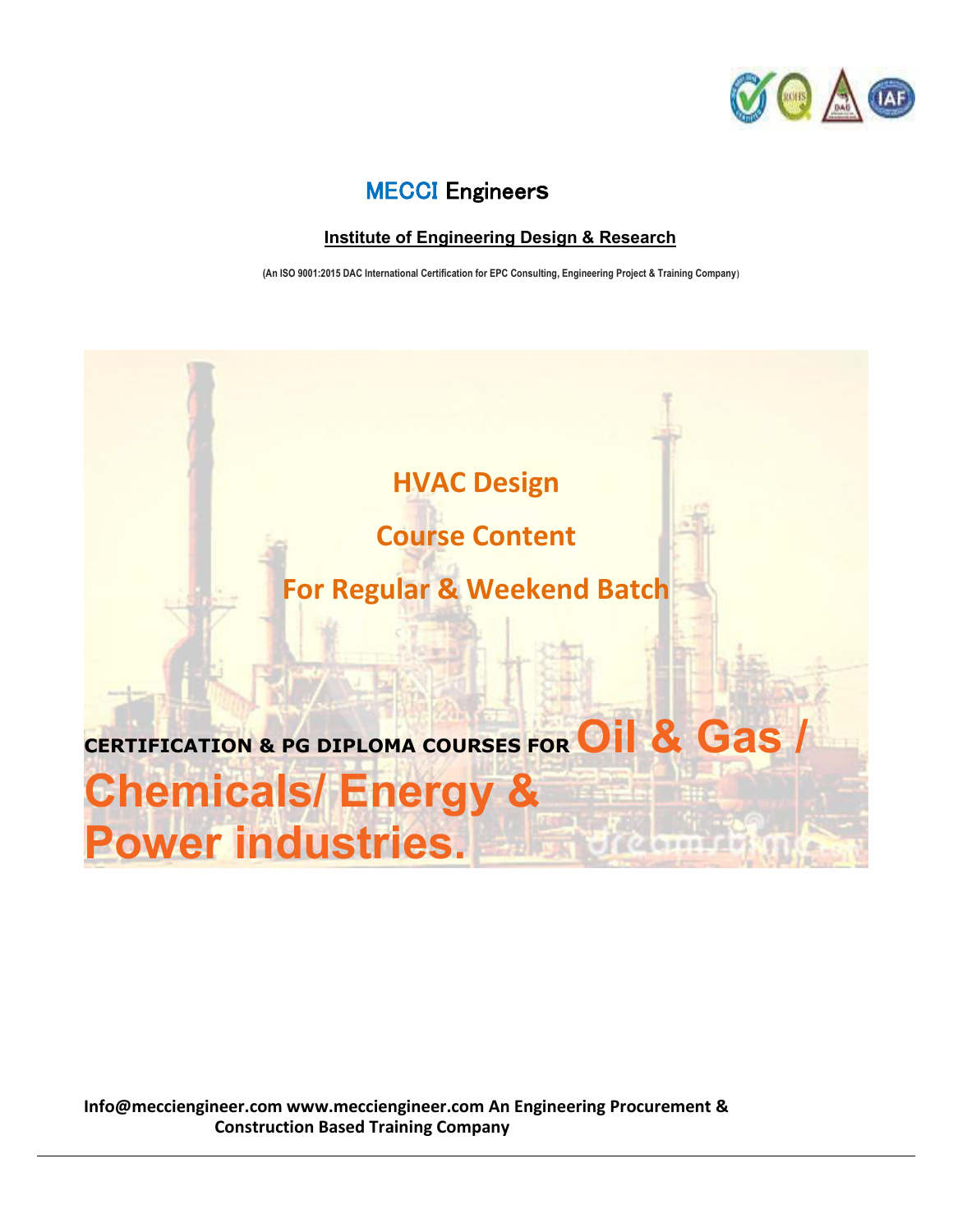

#### **Course Outline**

The training program deals with fundamentals, designing, drafting, erection, estimation, maintenance & detail engineering of Central HVAC systems including Central Air Systems & Chilled Water Systems. The dedicated training sessions covers detailed applications & usage of codes & standards ASHRAE, ISHRAE, SMACNA, ASME, ARI, DW 142 and more.

#### **This certificate program introduces the candidates to the following modules:**

- Introduction to HVAC
- **Documents Approvals**
- **Refrigerants.**
- **Project Procurement works**
- Cooling Load estimation
- Preparation of Drawings.
- **Heating Loss estimation**
- Clean Rooms/ Cold Stores
- Air Distribution System.
- Ventilation system.
- Chilled Water system
- Equipment Selection
- **Exection of Equipments.**
- **Maintenance**
- **Estimation of Projects.**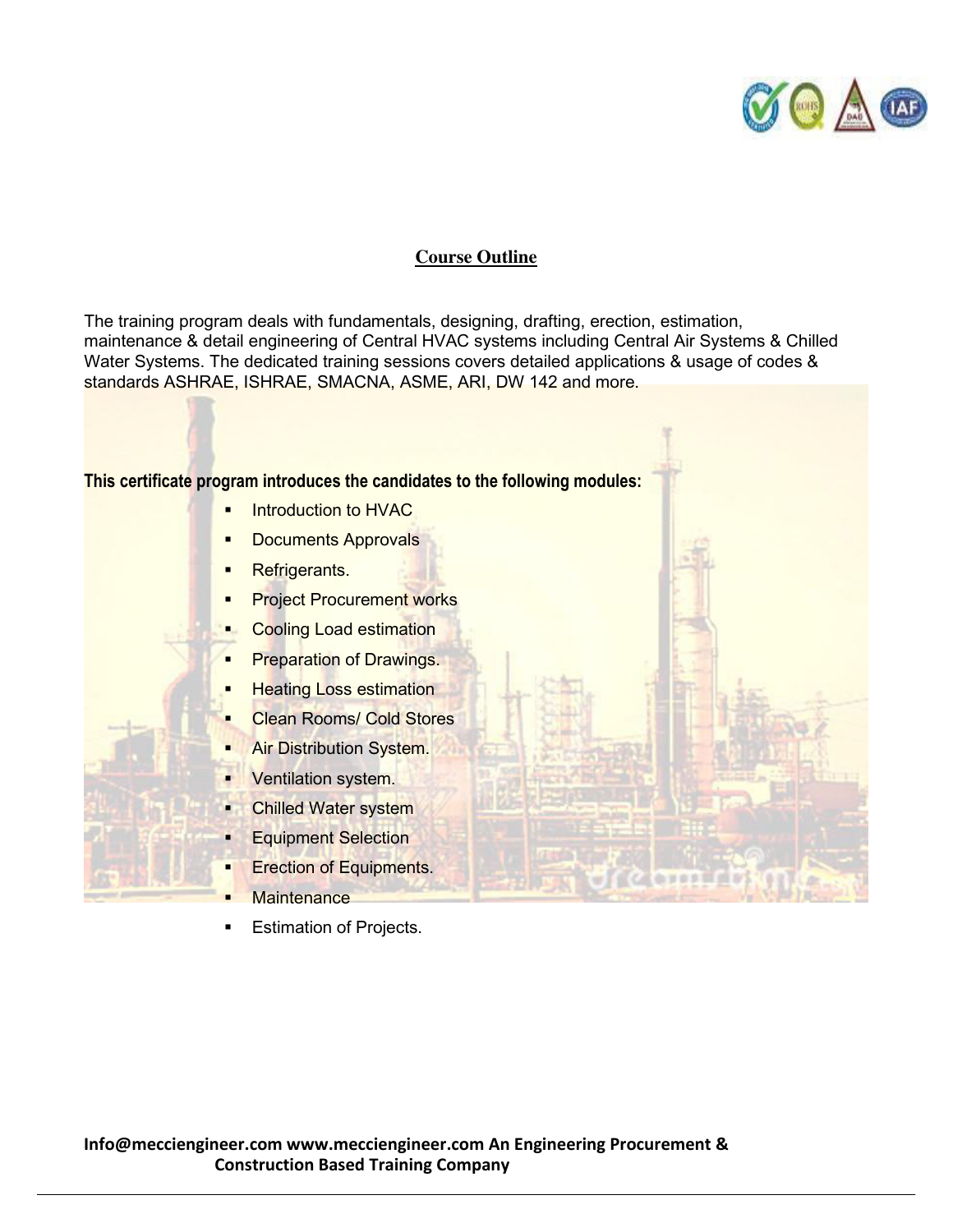

#### I. Introduction to HVAC

- Scope of HVAC Industry with overview of Consulting & Construction industry.
- Concept of Air conditioning systems.
	- o Codes & Standards
	- o Principles of air conditioning
- Vapour compression cycle Absorption Chilling system o Air conditioning systems **Local cooling comfort System Window Air conditioning Split Air conditioning** Multi Split Air conditioning Chilled water Fan coil unit Centrally air conditioned system **Central Air Conditioning System** Chilled water system. Psychometric chart Properties of Air (DBT, %RH, WBT, HR, DPT, ENTHALPY) Components of AHU & its functioning **Cooling Heating Humidification Methods** Dehumidification Methods **Filtration**

## II. Refrigerant

- Types of refrigerant
- Evaporating & condensing properties of refrigerant.
- Refrigerant Pipe sizing methods
- III. Cooling & Heating load estimation.
	- Basics of Heat transfer in a building envelop.
	- Understanding of Outdoor & Indoor Conditions.
		- o Correction to Outdoor temperature & Indoor temperature requirements
		- o Exposure of Wall, Latitude of Location, Yearly Range, Daily Range & etc.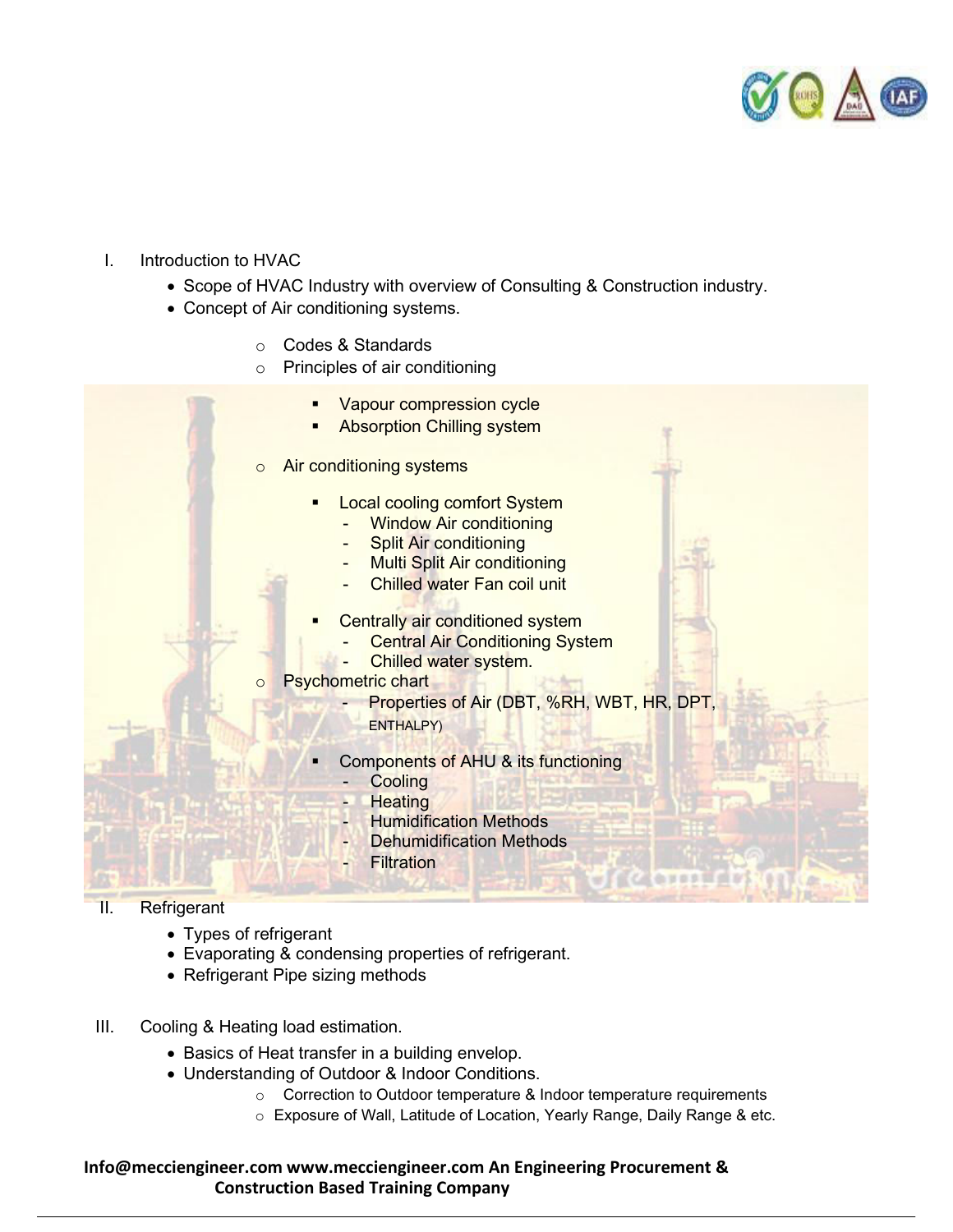

- o Factors affecting the loads estimate.
- Sources of Heat Gain
	- o External- Sun Gain through Glass/Window, Sun Gain through Roof/Wall, Partition gain
	- $\circ$  Internal People, Lights, Electrical Equipments, Motors, Kitchen Appliances, Heat gain through Infiltration air, Heat gain thorough Ventilation & By-pass air, Heat gain through ducts. Calculating ESHF, GTH, ADP, Dehumidified CFM.
- Heat loss calculations
	- o Basics of Heat loss in a building envelop.
	- o Sources of Heat loss
		- Heat loss through Glass/window
			- **Heat loss through Roof/Wall**
			- **Heat loss through Partition Glass/wall/Floor/slab**
			- Heat loss through Infiltration air/Ventilation air & Bypass air
			- Heat loss through slab on Grade
- IV. Design of Air Distribution System.
	- Components of Air distribution system.
		- o Types of Ducts, Duct Fittings, Dampers, Types of Diffusers, RAG, Flexible Duct,
		- o Duct Elbows selections (Long radius, Short radius- No throat, Throat
		- elbows, with heel radius, throat radius & radius of elbow).
		- o Vanes location & number of vanes required
		- o Duct Material Calculation- GI sheet, Total sheet required in kgs. Gauge of duct &
		- o Duct designing methods.
			- Velocity reduction method.
			- Equal friction Method.
			- Static regain method.
		- o Fan selection & Static pressure calculation.
		- Supply & Return Duct configuration, Assigning Velocity of Air (FPM) to each Section of Supply and Return Duct Low Velocity system, Medium Velocity System and High
		- $\circ$  Components of Air Distribution System, Supply and Return Duct configurations (Extended Plenum Systems, Radial System, Trunk and Branch system)
		- o Stair Well Pressurization System

Designing V. Design of Ventilation system.

- Introduction to Ventilation system,
	- o Components of Ventilation system.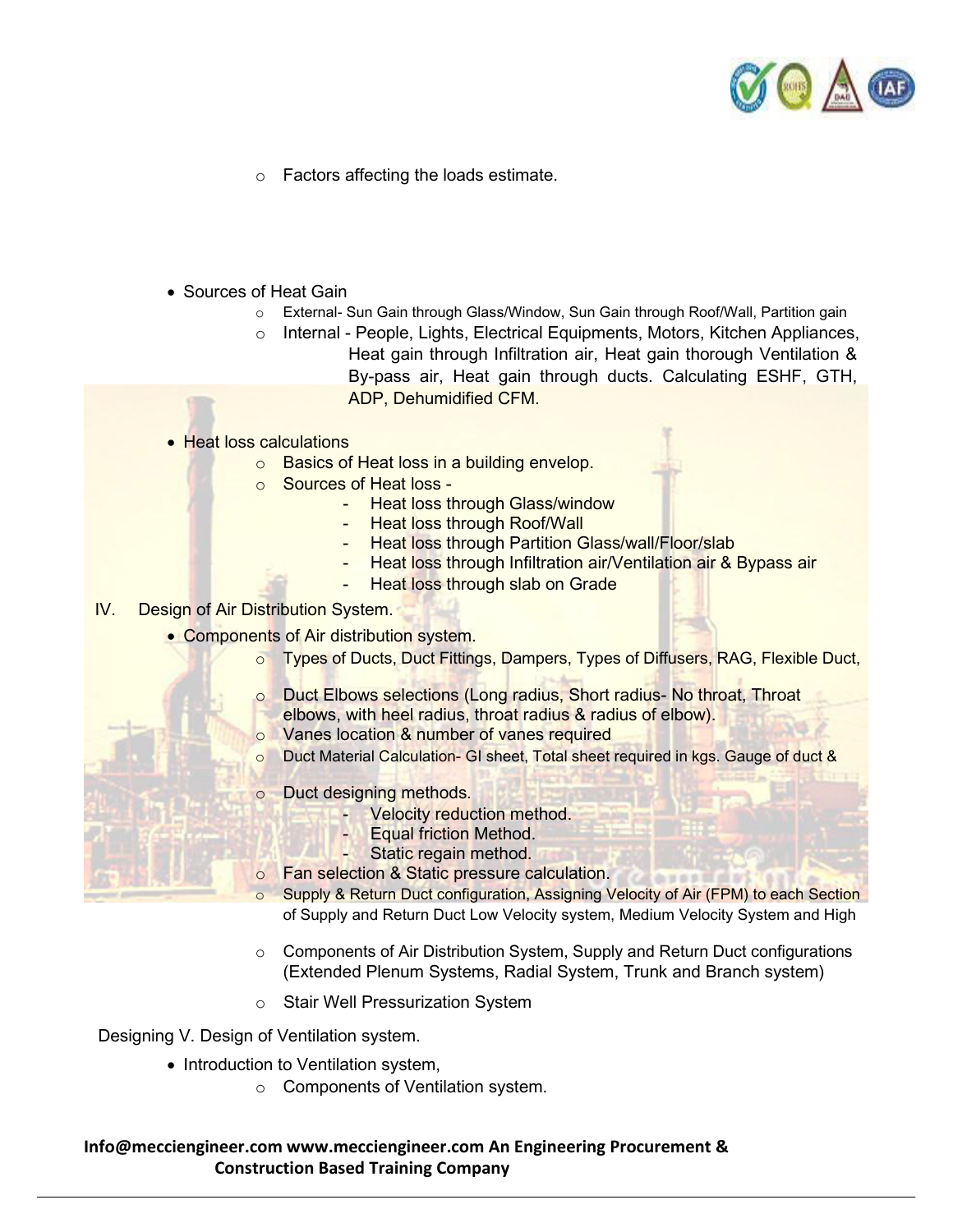

- Restaurant and Residence Kitchen Ventilation System Design
	- o Sizing of Hood, Number of filters required & Duct designing.
- VI. Chilled Water system design.
	- Introduction to Chilled water system, Hot water system.
	- Classification of chillers
		- o As per Evaporator.
		- o As per Condenser.
		- o As per compressor.
	- Chiller arrangements, Cooling tower arrangement, Types of cooling tower & Expansion tank connections.
	- Pumps required in Chilled water system
		- o Production Pumps
		- o Distribution Pumps
		- o Pump Classifications.
	- Chilled water system pipe designing
		- o Piping fundamentals
			- Pipe designators, piping standards.
			- Piping fittings and its Components.
			- Valves used in Chilled water system
		- o Chilled water and Hot water GPM calculation.
		- $\circ$  Calculation of Water Velocity FPS on Suction and Discharge side of Pump.
		- o Hydraulic Design for Sizing the Pipe for Amount of Flow. ( Open & Closed Piping
		- **District Cooling System.**
		- o Friction loss calculation for the piping system
			- Friction loss in straight pipes.
			- Friction Loss in Fittings.
			- Valves used in Chilled Water System.
			- Friction Loss in Valves & Special components.
		- o Calculating TDH for Pump (Open Piping System and Closed Piping System). o Pipe Sizing Manual Method Hazen-Williams Equation for Calculating Friction Loss. o Pump Cavitations & NPSH Calculation for Pump.

#### VII. Equipment Selection

- AHU & FCU classification and selection.
- Package Unit Selection DX- Chiller Selection.
- Condenser Selection (Air cooled, Water Cooled, Evaporative).
- Cooling Tower Selection Mixed Air Temperature Calculation.
- HRF for Open and Closed Compressor.
- Expansion Tank Selection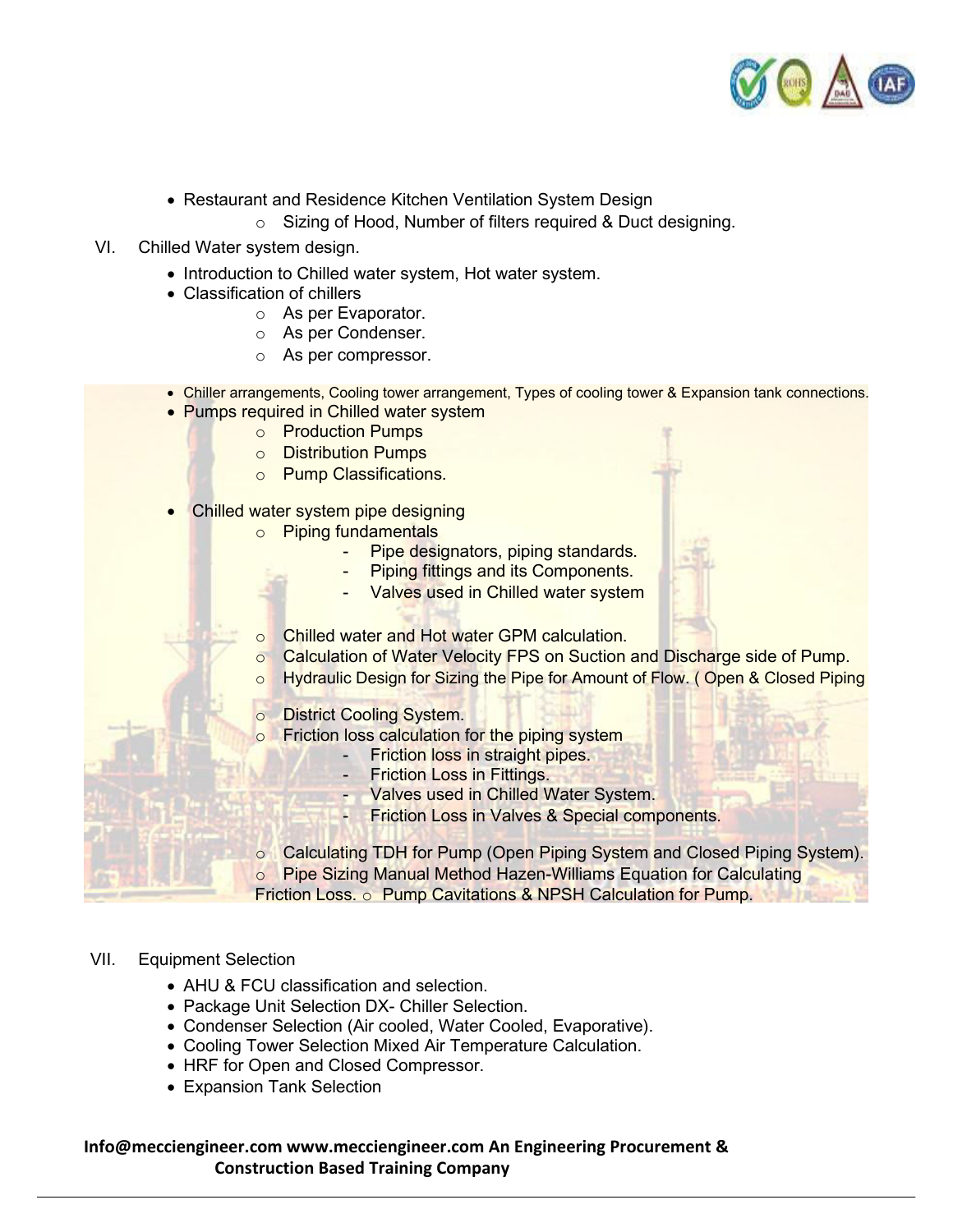

#### VIII. Erection of Equipments

- Detailing & Installation of Chillers
- Detailing & Installation of Air handling units.
- Detailing & Installation of Package units.
- Detailing & Installation of Fan coil units.
- Detailing & Installation of Condensing units
- IX. Estimation of Project
	- Understanding the tendering requirements
	- Quantity take off
	- Preparing Inquiry for Suppliers & Finalizing the suppliers.
	- **Final Billing & Quotations**

#### finalization X. Documents Approvals

- Preparation of Material submittals,
- Shop drawing submittals,
- Types of approval.
- Preparation of BOQ and design documents,
- Specifications.

#### XI. Project Procurement works

- identifying the critical equipments
- preparation of purchase orders
- Letter of Intent
- Letter of credit
- Minutes of meeting

#### XII. Drafting of HVAC Systems-

- Introduction to Drafting,
- Types of Drawings used in the industry
- Study & Preparation of
	- o Floor Drawings,
	- o Roof Drawings,
	- o Sectional Drawings
	- o Builders Work Drawings
	- o Co- ordination Drawings & Riser

Diagram o Abbreviations & Symbols used.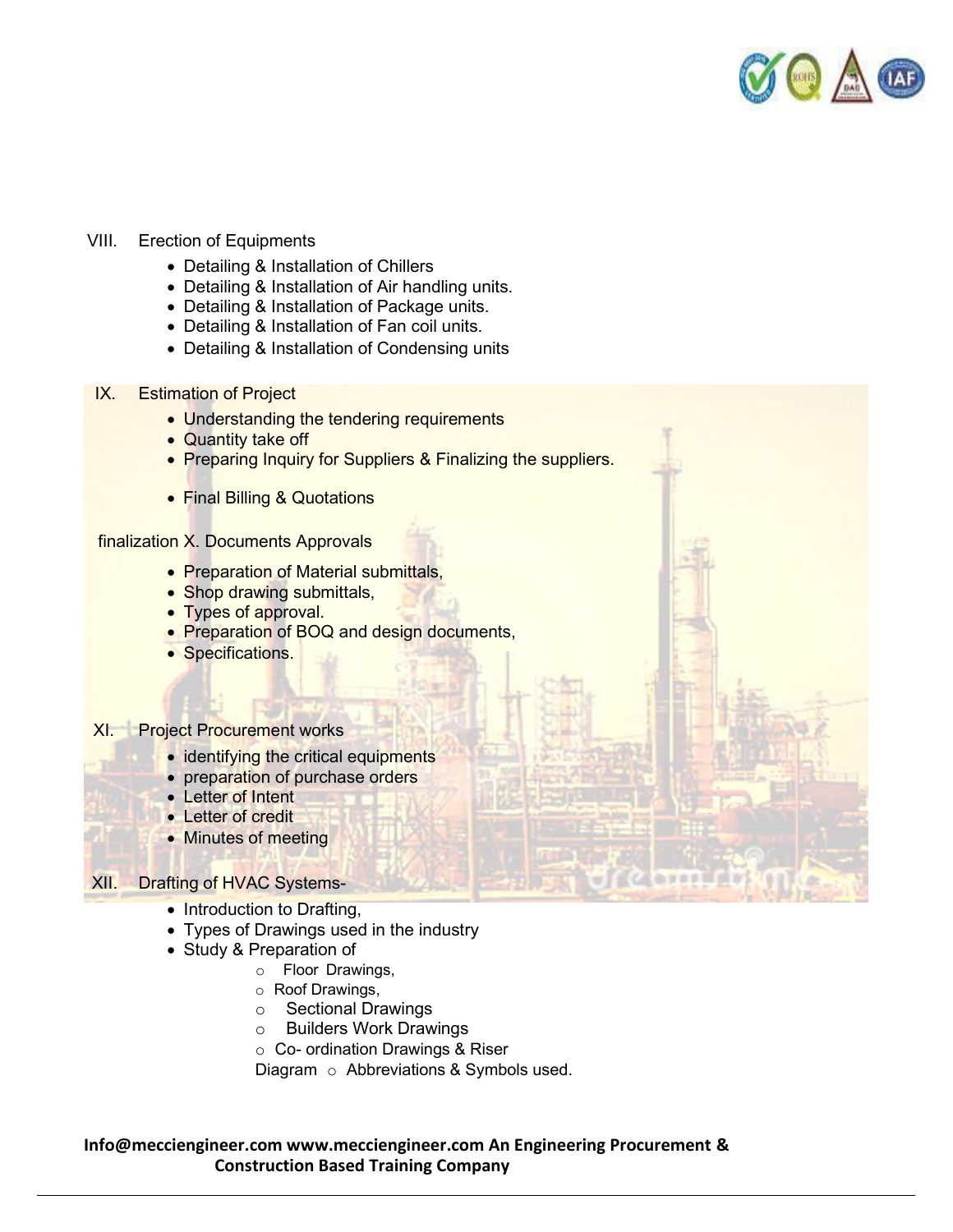

**Training also includes following features:** 

- **Exclusive Study Material and documents**
- **2 years free Membership**
- **AutoCAD Program for 2D and 3D**
- **•** Resume Updating
- **PDP Classes**
- **Projects and assignments**

# International Standard Accredited By:



Training Partner also Indian Government Skill Program:-





## **Address: MECCI Engineers Pvt Ltd.**

**\*\*\*\*\*\*\*\*\*\*\*\*\*\*\*\*\*\*\*\*\*\*\*\*\*\*\*\*\*\*\*\*\*\*\*\*\*\*\*\*\*\*\*\*\*\*\*\*\*\*\*\*\*\*\*\*\*\*\*\*\*\*\*\*\*\*\*\*\*\*\*\*\*\*\*\*\*\*\*\*\*\*\* \*** 

**<sup>E</sup>– 49, 1st Floor Sec –<sup>3</sup>**

**Near Sec 16 Metro Station, Near to HCL Comnnet Building** 

**Noida, U.P** 

**Pin: 201301** 

## **Contact:**

**Mobile no: +91- 8130048905,** 

**+91 - 9910988623, +91 - 9910907623** 

**Landline no: +91 - 120 - 4157540** 

**Email Id: info@mecciengineer.com**